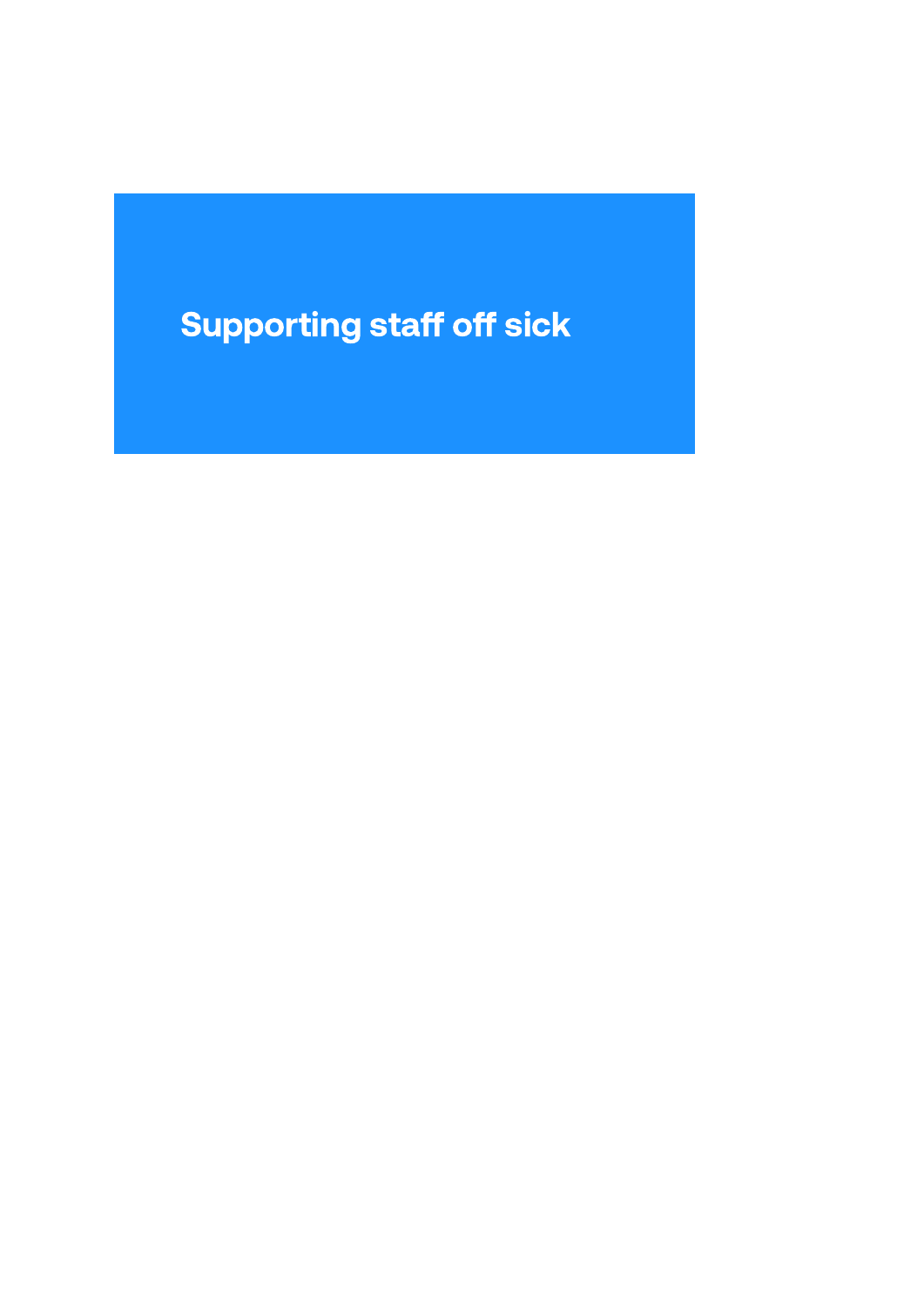## Ways in which you can support your staff while they are off sick.

#### Maintain contact

Positive and regular contact with your employee is crucial, and can help them feel supported and valued, and prevent them from feeling isolated.

Talk to your employee about the nature of their illness, its impact on their work and likely duration, as soon as they report their absence from work. If you don't take their first call, contact the employee at the earliest opportunity to have this discussion.

Weekly contact with employees is recommended for illnesses lasting several weeks, as well as for illnesses that will result in a longer period of absence. However each case will be slightly different due to the nature of the employee's illness, so the frequency of contact should be discussed and agreed with the employee.

As well as agreeing to the frequency of contact, make sure you also set aside time to fully discuss their absence and any support they may need. Always remind your employee that you will be keeping in contact with them during their absence and that you are there to help facilitate their return to work.

Helpful questions to ask your employee include:

To find out more about providing any help your employee needs, see sections on rapid access to treatment, phased return, making reasonable adjustments and redeployment.

For longer absences, update the employee about any work changes that have happened during their absence, to prevent them from feeling isolated. Keep your employee in the loop by including them in emails about work, so they can keep an eye on things while they are absent or catch up when they return. This will help them alleviate any worries about their work, and who is covering for them.

Find out if there are organisational policies in place for keeping in contact, and use them. Ensure your team are familiar with reporting procedures so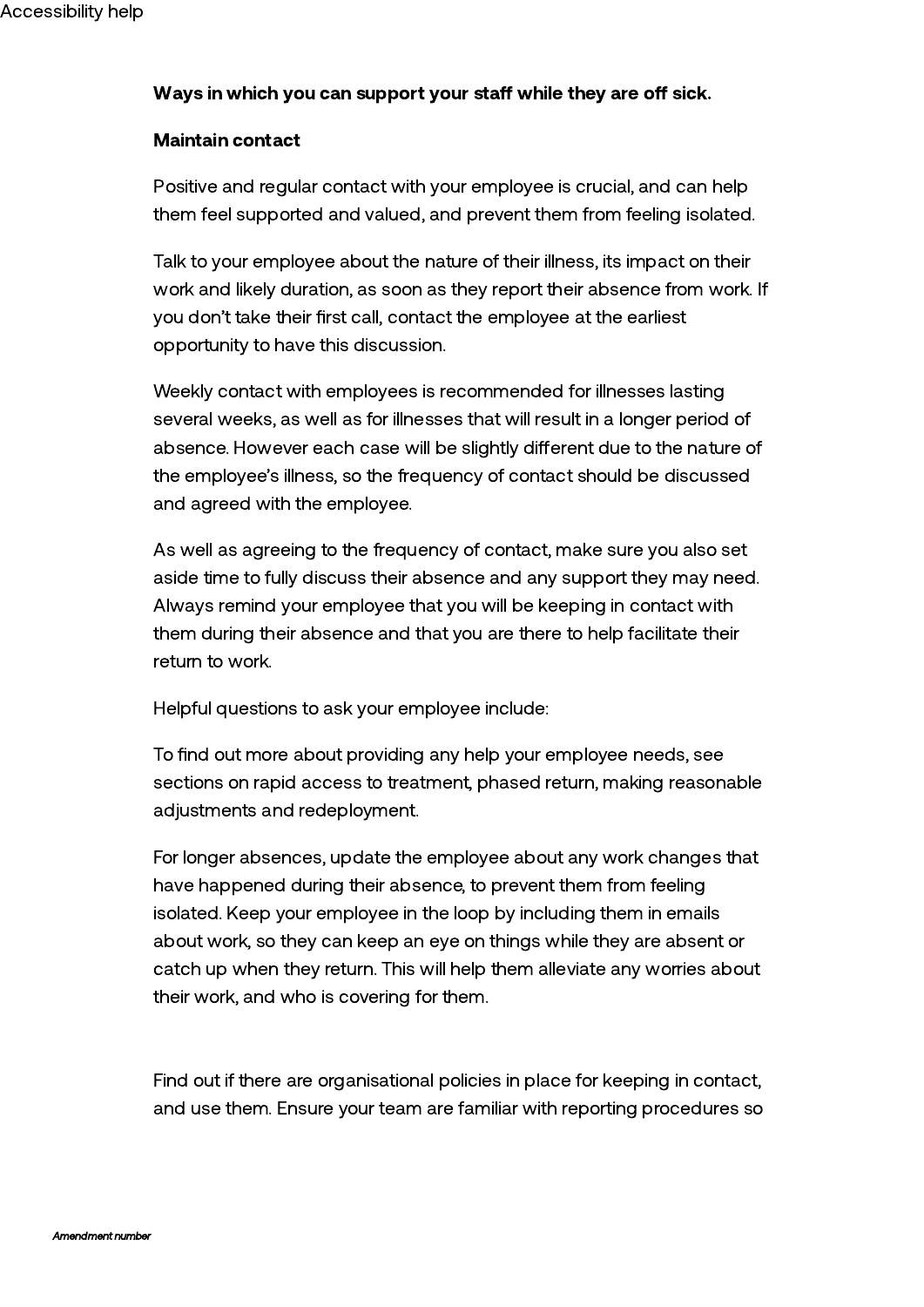employees feel supported and less worried if they do need to follow the procedure.

#### Case management approach

For longer absences, consider taking an active case management approach to manage the absence. This approach is when the line manager, human resources, occupational health, your employee and (where appropriate) the GP or other medical professional work together to actively manage the absence.

This approach should take place from very early on in the sickness absence episode. One individual should be in charge of 'the case' and should work to ensure that the process is streamlined and that there are minimal unnecessary delays – for example in sharing information between each party and in getting appointments.

- How are they doing?
- Are they making progress?
- Are they receiving appropriate support and treatment?
- Are they waiting for physiotherapy, counselling, outpatient appointments or inpatient services?
- What parts of their current job can't the employee do?
- When might the employee feel ready to return to work?
- Can they do minimal or adjusted duties?
- What can you do for your employee? For example:
- facilitate easier access to physiotherapy, counselling etc.
- make adjustments to hours or duties
- explore possibilities of temporary alternative work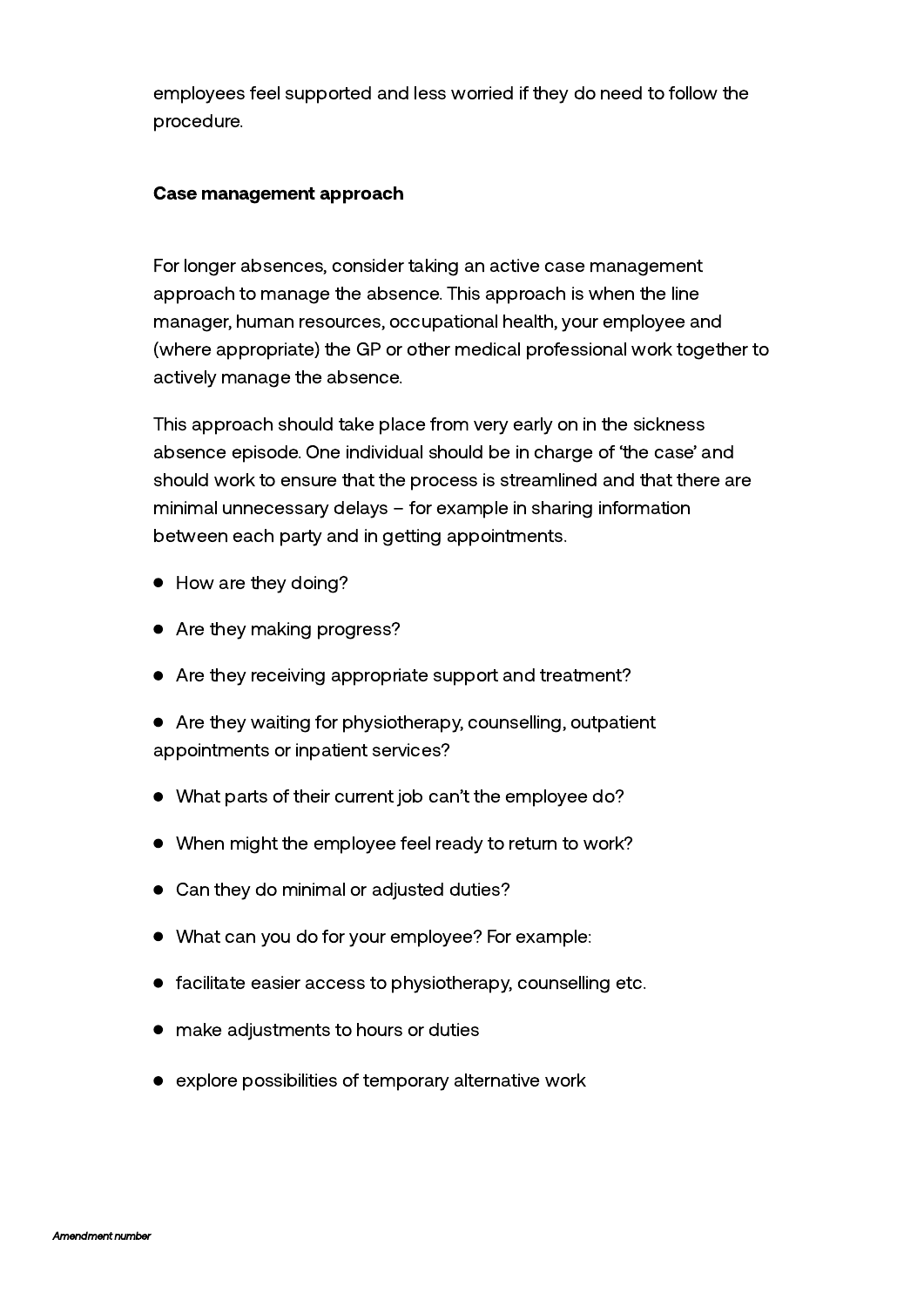Rapid access to treatment is a system which secures rehabilitation and occupational health treatment for NHS employees with a view to facilitating a return to work which is as fast as is practical and reasonable. Setting up a rapid access scheme could contribute to substantial savings for your organisation, lead to a more consistent and healthy workforce and reduce pressure on colleagues covering sickness absence (and the resulting morale issues). It is not implemented to prioritise the health of NHS staff to the detriment of other patients.

NHS Employers has produced guidance on this subject which is intended for organisation boards making decisions about how to manage rapid access services for staff in their organisation. It supports the core services set out in the NHS Health and Wellbeing Improvement Framework (2011) which emphasised the importance of:

Early intervention such as occupational therapy, physiotherapy or counselling is important for preventing acute conditions becoming chronic and securing successful rehabilitation. Evidence also suggests that earlier interventions in a period of sickness absence are more effective than waiting for an indicator to trigger action.

For example, in cases where appropriate, referral to physiotherapy in the first week of sickness can have your team member rehabilitated back into work by the time they would normally have been having the first review of their case – triggered by an indicator. This benefits the organisation, your team member and your patients.

The benefits of early rehabilitation are as follows:

See NHS Employers website for guidance, along with information on how to create your own rapid access policy, and several case studies from organisations who have implemented their own rapid access schemes and the huge benefits they derived from them.

 $\bullet$  timely intervention – easy and early treatment for the main causes of sickness absence in the NHS

 $\bullet$  rehabilitation – to help staff stay in work during illness or return to work after illness.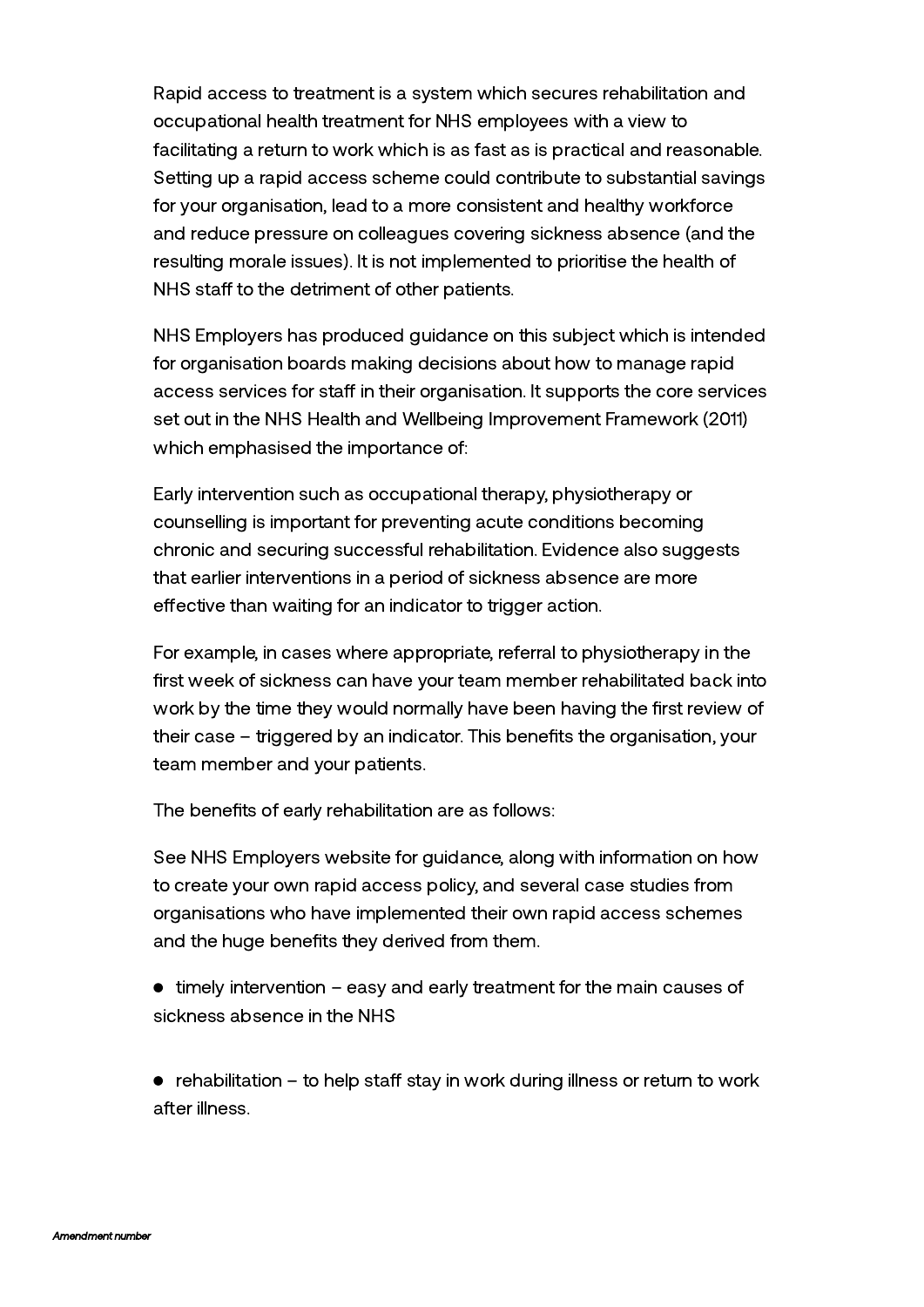$\bullet$  the organisation can have a member of staff back to work earlier than expected, in some cases performing reduced or light duties, but in many performing full duties. The organisation has shown that it cares for the member of staff and values their contribution

 $\bullet$  the member of staff feels valued by a caring employer and will, in all probability, recover more quickly when back in the working environment, than they would at home

substantial savings for the NHS, in reduced treatments for the employee, but also considerable reductions in agency staffing costs

getting someone back into work quicker means fewer potential mental health problems such as depression and anxiety, which can begin as early as six weeks into absence

reduced pressure on your team covering their workload, and improved morale.

## Fit note and sick note

The 'Fit Note' is usually a written note issued by GPs or consultants working in conjunction with OH, detailing how an employer can help the employee return to work after a period of absence. It can also be used a statement of not being fit for work. At the GPs discretion it may also contain other pertinent information on the condition of your employee which may affect their ability to work, with suggestions of ways to support them.

There can be confusion around fit notes where managers automatically believe it means an employee is well enough to come back to work - this is not always the case as the fit note can actually be used for one of two things: to state that an employee might be fit to return to work after a period of ill health (may be fit for work), or to sign the person off work sick completely for a defined period of time (not fit for work).

You should receive a copy of the fit note as soon as possible once your employee has received it, so that you know what the reason for their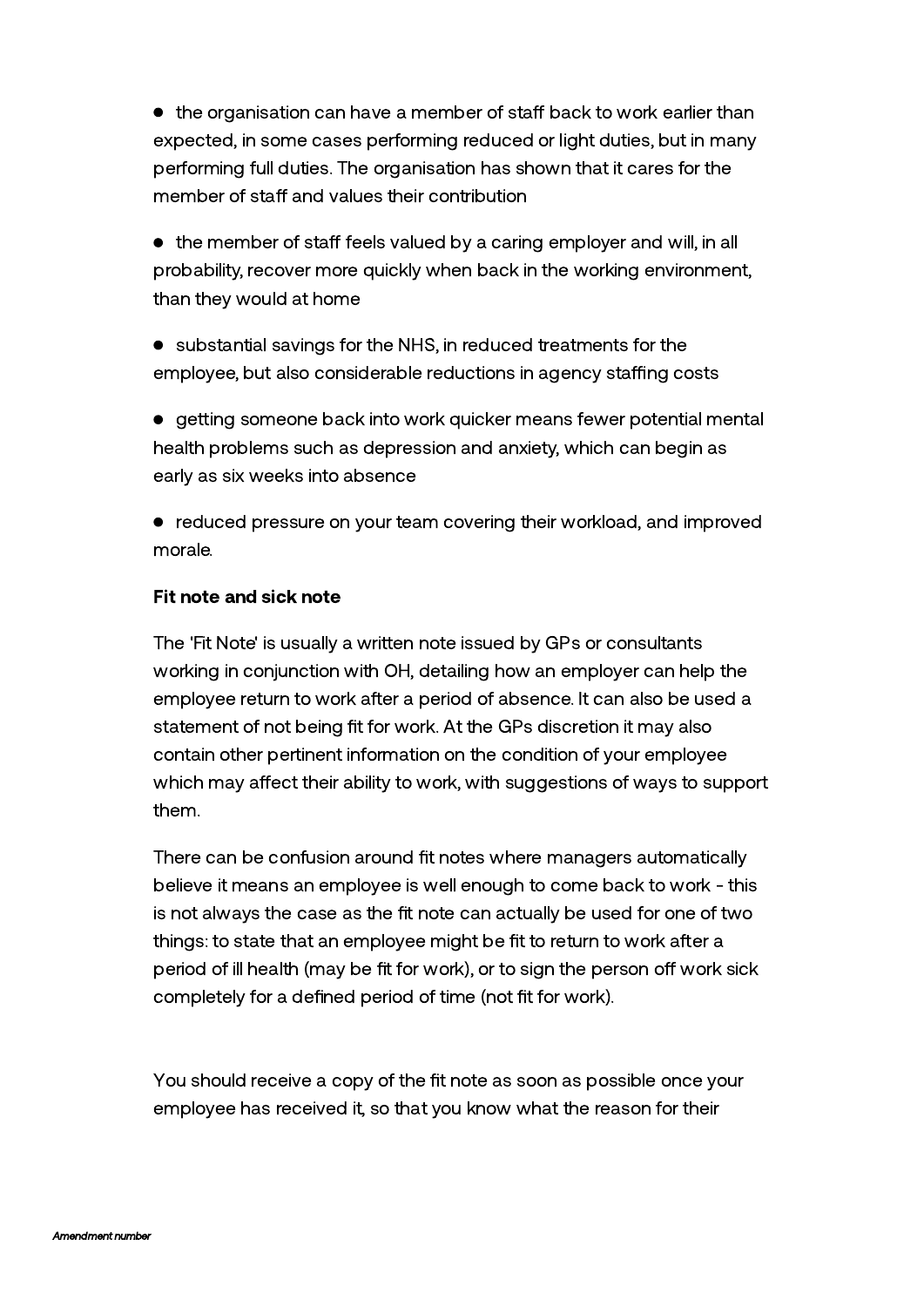usually need this for payment purposes so you should familiarise yourself with your local procedure for this.

If your employee does not provide a copy that details they are unfit for work, then they would be classed as being on unauthorised absence and you would need to speak to your local HR department for further support. It is in the employee's best interest to be open and honest about this, so you can provide or arrange for the support they need.

Where the fit note marks your employee as 'may be fit for work', it means the GP believes that returning to work will aid in their recovery and should also provide details on how to get the employee back into work. It's important that you work with your OH service to ensure everything is covered. Often the fit note may detail alternative duties for the employee until they feel fit to undertake all their usual duties and this should be agreed by all parties.

GP's are often not familiar with their patients work or work environment so it may be possible for your local OH department to suggest alternatives to support staff to return to work. Where you feel this may be an option you should seek further advice from your OH department who would be responsible for contacting your employee to get the required consent and liaising with the GP.

## Using your occupational health service

Occupational Health (OH) services are all about making sure your staff are fit for the work they do, and how their work affects their health. Organisations do not legally have to provide OH services, but those that do can offer support and advice in several areas:

As a line manager you should focus on the impact the employee's health is having on their ability to undertake their role, as opposed to the detailed nature of the health complaint and any treatment they may be receiving. OH can provide you with further support and guidance around how to support your staff and any reasonable adjustments which could be made to allow the employee to remain in the workplace or return to work.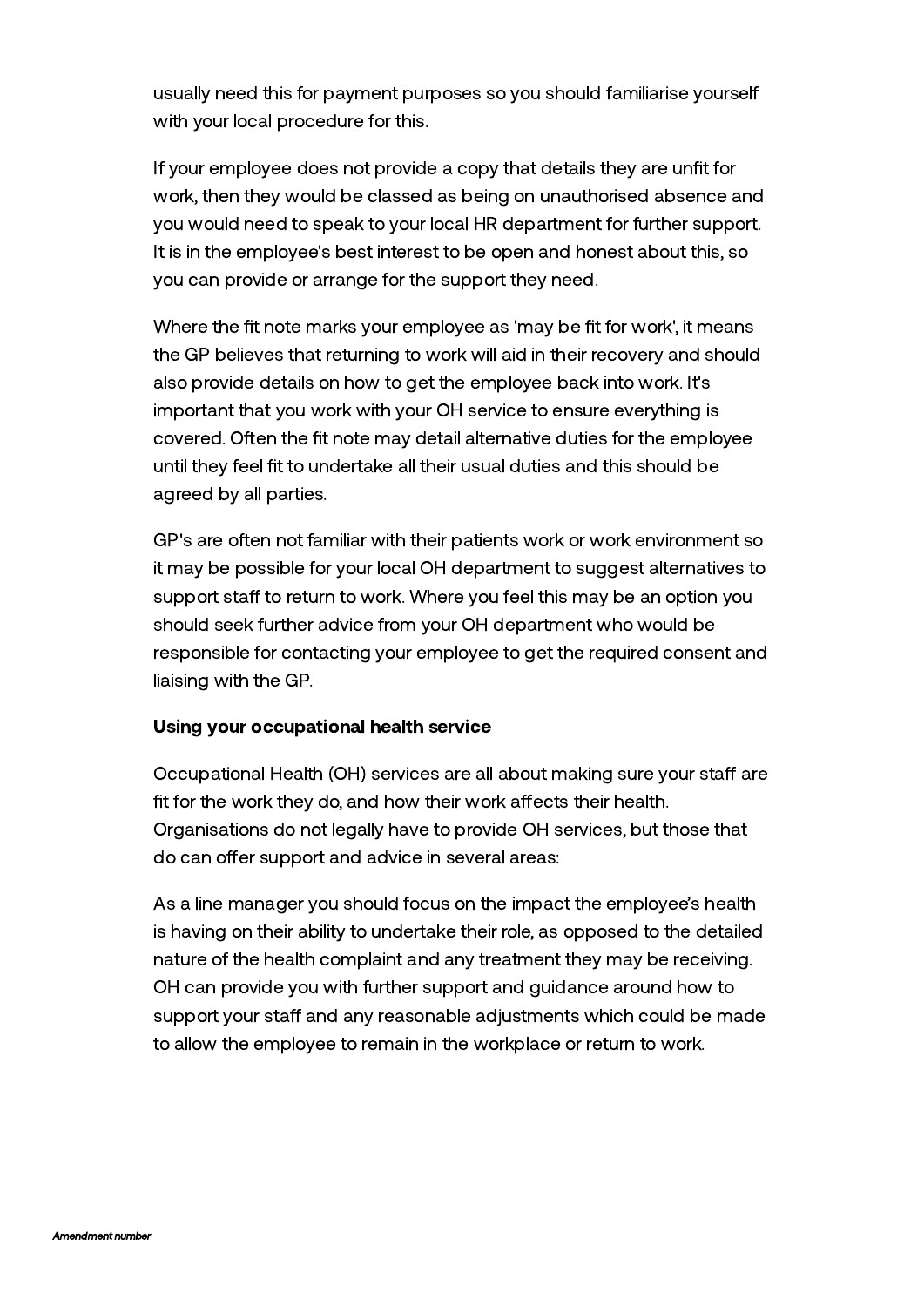You need to be aware that confidentiality principles place constraints on OH professionals in regard to the release of the personal medical information of staff. These apply in all cases.

The General Medical Council (GMC) principles are as follows:

It is helpful to familiarise yourself with the referral process for OH so that you know what to do, how to make the referral and likely timeframes so that you can communicate this to your employee too. Often you will receive a letter from them following the appointment detailing their advice and/or recommendations. If you feel you have any questions it is often easier to call the person who saw the employee to discuss it further. It is useful to remember that OH may not know the demands of your department, so the more you can put into the referral the easier it will be for them to understand how the role might impact on the individual and their particular health circumstances.

Despite the increasing use of OH and increasing partnership working employees can still be reluctant or concerned about being referred to OH. It is useful to have this in your mind so that you can reassure your employee about the appointment and how they can help. This may help to reduce any anxiety your team may experience.

- injuries at work due to a slips or trips
- exposure to other long term hazards, such as repetitive strain injuries and stress
- **•** infection prevention of work-related diseases
- safe working practices
- sickness absence management
- workforce health surveillance
- employee assistance programmes (EAP)
- return to work meetings.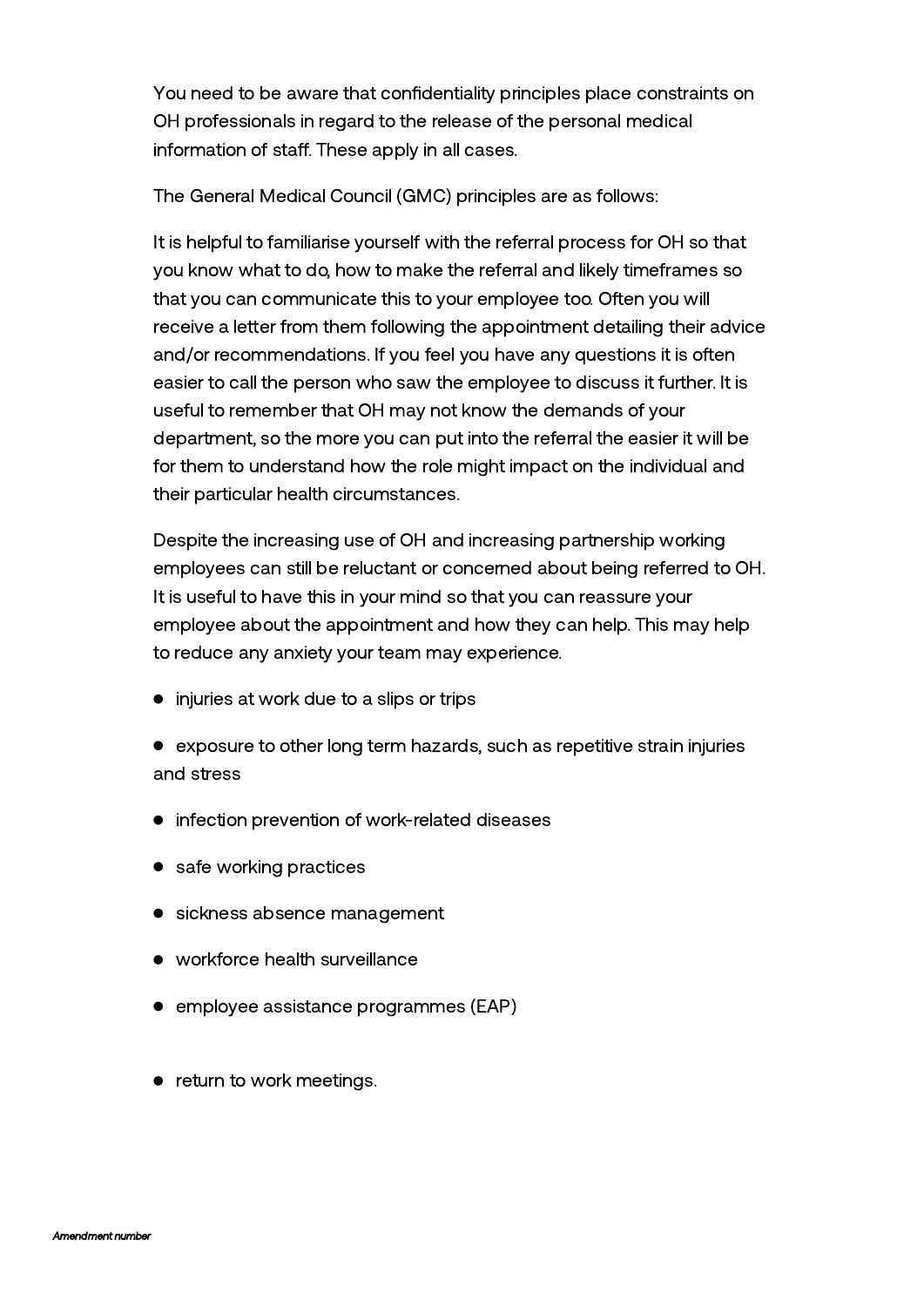professional duties, unless they give permission.

When OH professionals are responsible for confidential information, they must make sure that the information is effectively protected against improper disclosure when it is disposed of, stored, transmitted or received.

 $\bullet$  When staff give consent to the disclosure of information about them, OH professionals must make sure the employee understands what will be disclosed, the reasons for disclosure and the likely consequences.

 $\bullet$  OH professionals must respect staff requests that information not be disclosed to third parties, apart from in exceptional circumstances (for example, where the health or safety of others would otherwise be at serious risk).

- If OH professionals disclose confidential information they should release only as much as is necessary for the stated purposes.
- OH professionals must make sure that the people receiving the information understand that it is given to them in confidence.
- If OH professionals decide to disclose confidential information, they must be prepared to explain and justify their decision.

#### Impact on the team

It's important to talk to your employee about their illness, and consider:

It is important to work with your team to manage the impact of the absent employee. One way to do this is to make sure other team members know how to carry out each other's duties. Discussing and implementing contingency plans in the event of an absence with your team will not only maintain continuity of workflow but will also empower your team in being actively involved in the solution to the problem. The contingencies will be especially useful in the event of a longer term absence such as a serious or terminal illness, or if the employee decides on early or ill-health retirement.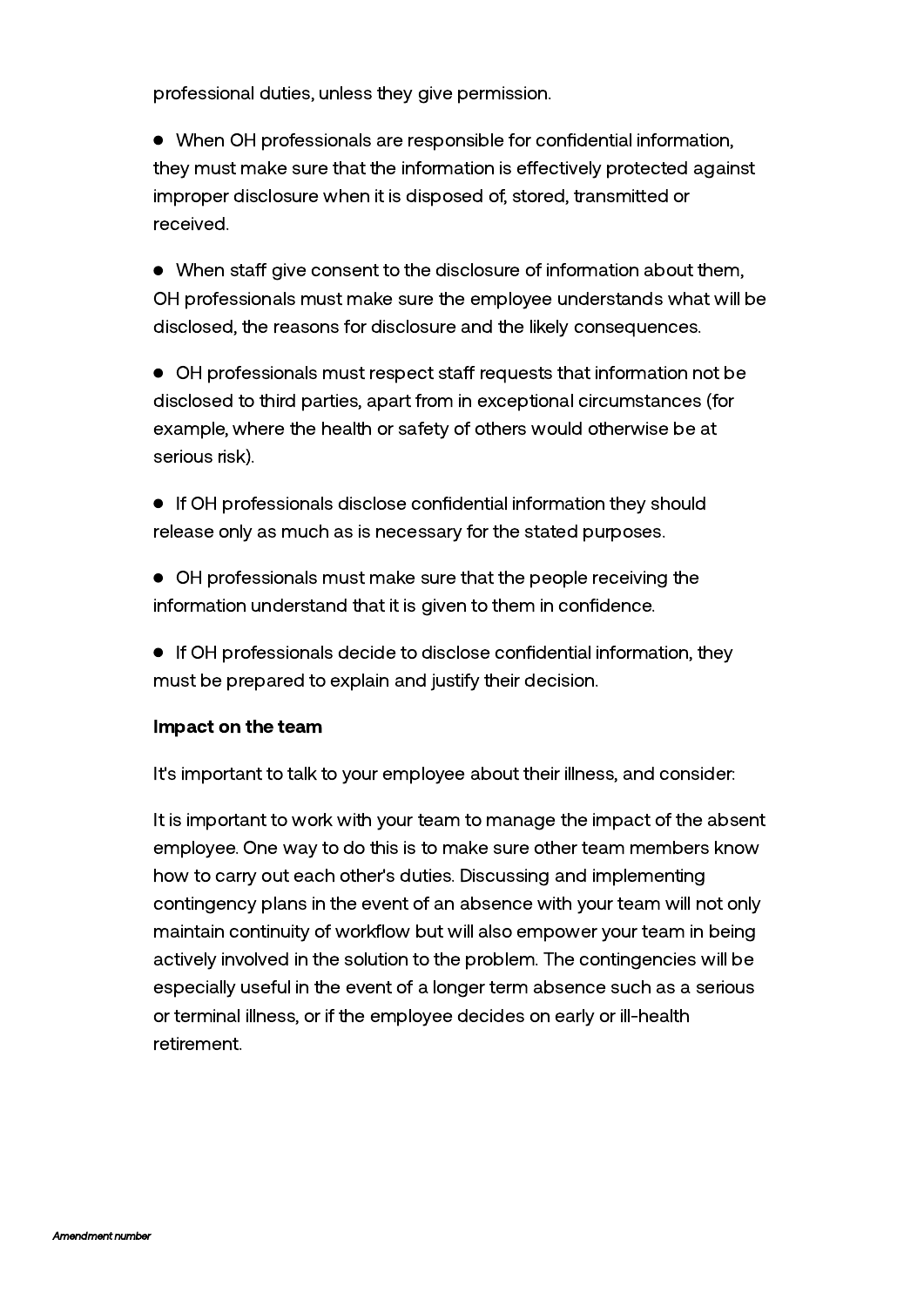will help your team to remain positive and supportive of the person who is away sick, and reduce any gossip.

It is possible that the rise in workload among the team could give rise to feelings of resentment or anger. Lead by example and be supportive, positive and clear with your team (and, if appropriate, the wider organisation), keep them informed as much as possible and openly acknowledge their efforts in maintaining the workflow during the team member's absence.

Your employee may not want colleagues to be informed of their illness. You should respect their need for privacy and be sensitive where possible and within reason, whilst making sure that the service provided is minimally disrupted. Be careful not to burden them with the repercussions of them being off sick as this could give rise to feelings of guilt which could impede their recovery. If the illness could impact upon the team and service you provide, discuss what details should be shared with your HR department.

Be aware that once a person's condition becomes known, they can be overwhelmed with well-wishes and they might find this uncomfortable – talk to your employee and make a plan you can both agree on to handle this.

Make yourself aware of support policies and programmes available for your team and communicate this to them. Contact human resources and occupational health for further information about these, as well as information about having difficult conversations and support available for all involved, such as counselling and Employee Assistance Programmes (EAPs).

- the length of sickness
- cover options
- what they want others to know
- how regularly they'd like to keep in contact

## Ill health retirement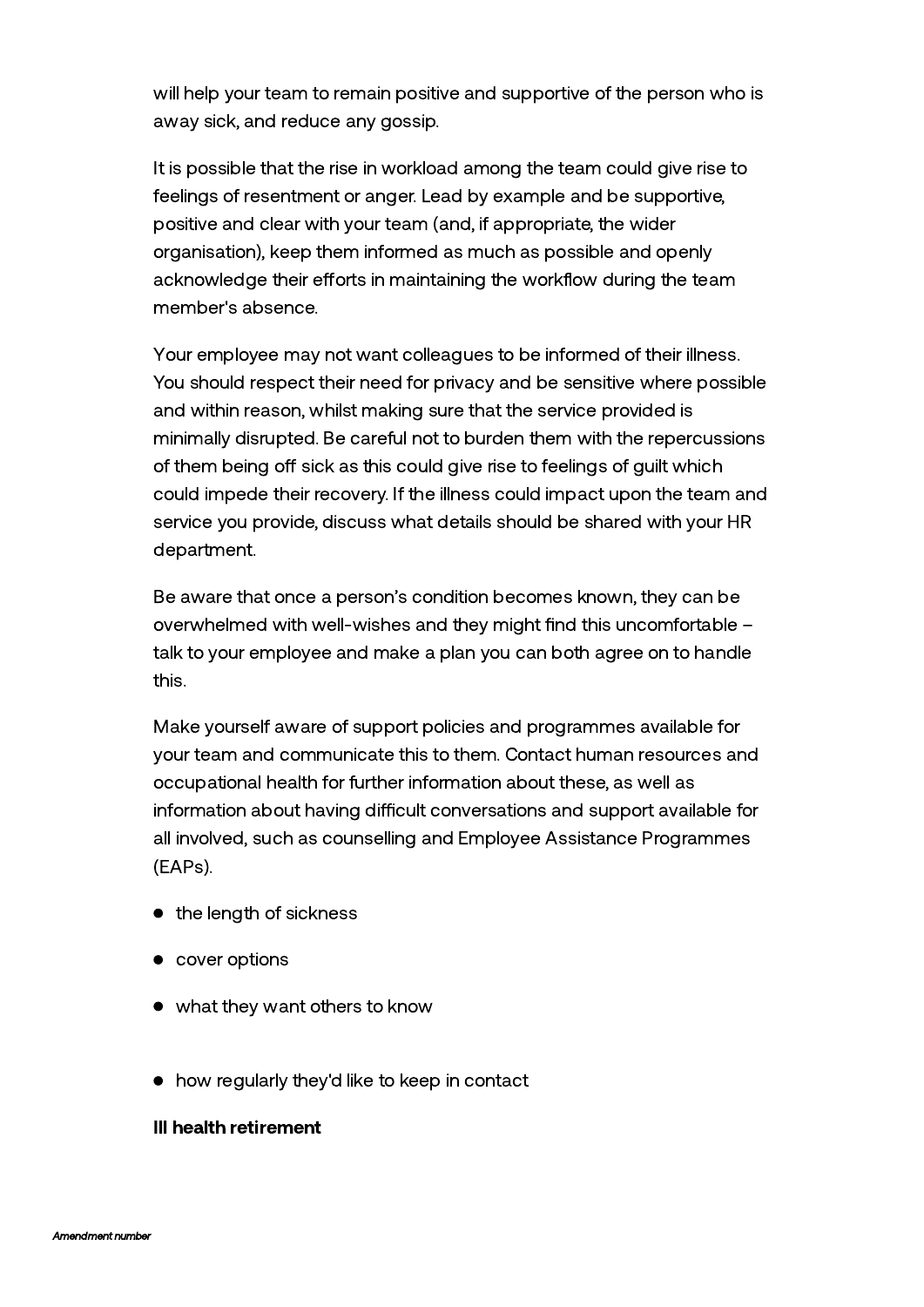Sometimes one of your employees may become very ill and permanently incapable of doing their current job. In these situations you should always look at options for redeployment or alternative duties in the first instance. However if these options are not possible, your employee may apply for ill health retirement.

To apply for ill health retirement, your employee:

The NHS Business Services Authority has information online to help you guide your staff through the ill health retirement online application, including in-depth information on who is eligible to apply.

You should make yourself familiar with the process, so you can help your employee navigate their way through it as easily as possible. Contact your human resources (HR) or occupational health (OH) departments for information and support.

Your employee should fill out form AW33E if they still work in the NHS, or form AW240 if they no longer work in the NHS but have had two years membership of the pension scheme.

All these forms can be found on the NHS [Pensions](https://www.nhsbsa.nhs.uk/nhs-pensions) website and have three sections to fill in:

The application will then be assessed by a medical adviser, and if successful the employee will receive their pension. The pension will be based on their accumulated entitlement, but without any reduction for early repayment.

Should the employee recover and return to NHS employment, the pension will be reduced - this is called abatement.

If your employee is diagnosed with a serious condition and is expected to live no longer than a year, they can apply for a one-off, tax-free lump sum payment.

They will need to have some HMRC personal lifetime allowance (LTA) and fill in form AW341, which can be found on the NHS [Pensions](https://www.nhsbsa.nhs.uk/nhs-pensions) website.